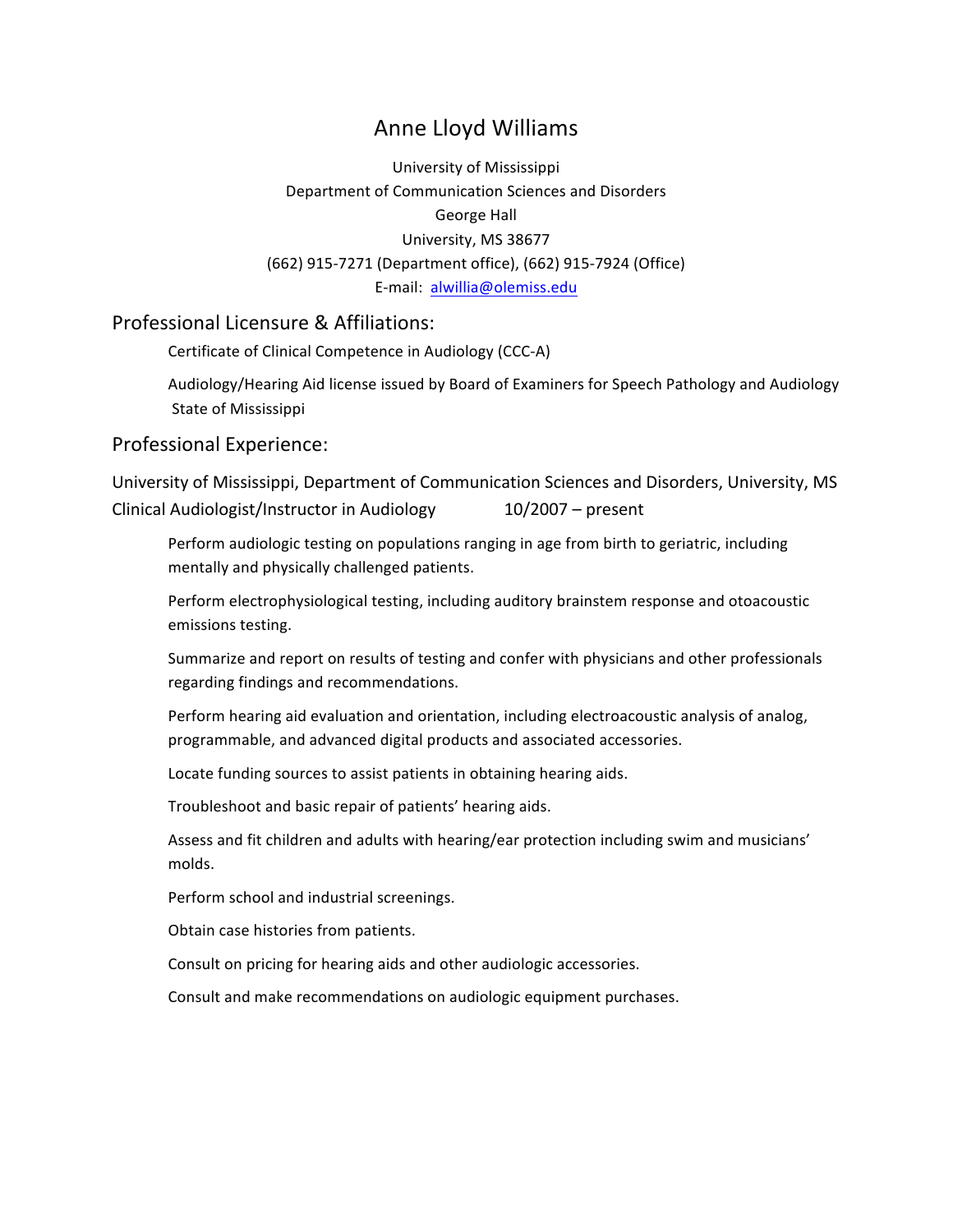#### University of Mississippi (continued)

Instructor for CSD 495: Introduction to Clinical Science - Audiology section 2008-2012

Instructor for CSD 205: Anatomy and Physiology - Spring semester 2012

Instructor for CSD 351: Basic Audiology - 2009-2012

Instructor for CSD 430: Practices in Audiology – Spring 2014 to present

Lecture for CSD 205: Anatomy and Physiology  $-$  Hearing and balance systems Spring 2008/Summer 2009

Lecture for CSD 201: Introduction to Communication Sciences and Disorders - Audiology lectures 2009-2014

Lecture for CSD 499: SLP Associate Course - Audiology lecture Fall 2015

Advise students on course selection.

# Ear, Nose, and Throat Consultants of North Mississippi, Oxford, MS Clinical Audiologist  $7/2000 - 10/2007$

Perform audiologic testing on populations ranging in age from pediatric to geriatric, including mentally and physically challenged patients.

Perform/schedule electrophysiological testing, including electronystagmography and electrocochleography.

Summarize results of testing and confer with physicians and other professionals regarding findings and recommendations.

Perform/schedule hearing aid evaluation and orientation, including electroacoustic analysis of analog, programmable, and advanced digital products.

Troubleshoot and basic repair of patients' hearing aids.

Locate funding sources to assist patients in obtaining hearing aids.

Assess and fit hearing/ear protection including swim molds and hearing protection devices.

Obtain case history information from patients.

Coordinate roles for audiology staff, including scheduling and job responsibilities.

Set pricing for hearing aids and other audiologic accessories.

Consult and make recommendations on audiologic equipment purchases.